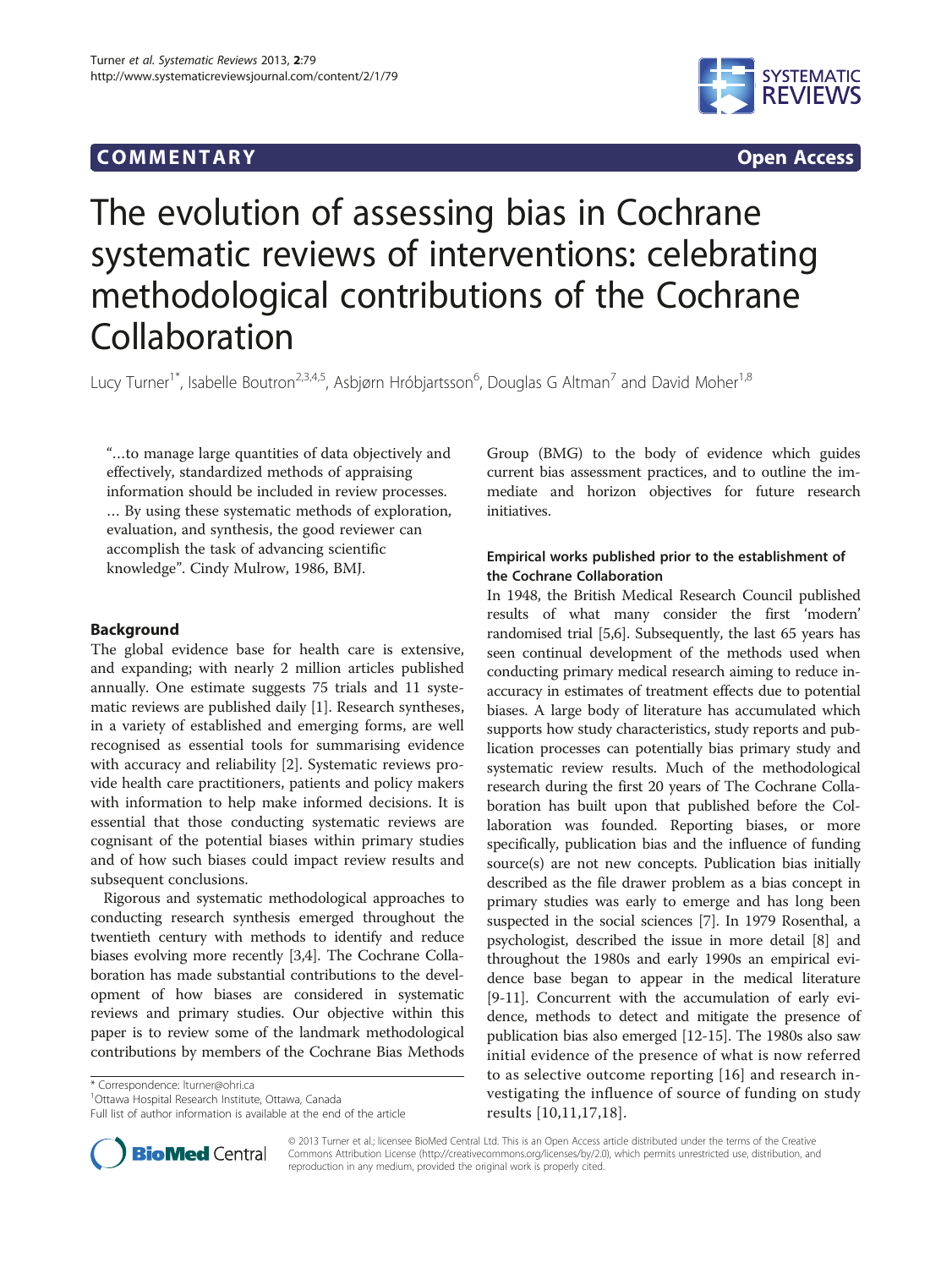The importance of rigorous aspects of trial design (e.g. randomisation, blinding, attrition, treatment compliance) were known in the early 1980s [\[19](#page-5-0)] and informed the development by Thomas Chalmers and colleagues of a quality assessment scale to evaluate the design, implementation, and analysis of randomized control trials [[20\]](#page-5-0). The pre-Cochrane era saw the early stages of assessing quality of included studies, with consideration of the most appropriate ways to assess bias. Yet, no standardised means for assessing risk of bias, or "quality" as it was referred to at the time, were implemented when The Cochrane Collaboration was established. The use of scales for assessing quality or risk of bias is currently explicitly discouraged in Cochrane reviews based on more recent evidence [\[21,22](#page-5-0)].

# Methodological contributions of the Cochrane Collaboration: 1993 – 2013

In 1996, Moher and colleagues suggested that bias assessment was a new, emerging and important concept and that more evidence was required to identify trial characteristics directly related to bias [\[23\]](#page-5-0). Methodological literature pertaining to bias in primary studies published in the last 20 years has contributed to the evolution of bias assessment in Cochrane reviews. How bias is currently assessed has been founded on published studies that provide empirical evidence of the influence of certain study design characteristics on estimates of effect, predominately considering randomised controlled trials.

The publication of Ken Schulz's work on allocation concealment, sequence generation, and blinding [[24,25](#page-5-0)] the mid-1990s saw a change in the way the Collaboration assessed bias of included studies, and it was recommended that included studies were assessed in relation to how well the generated random sequence was concealed during the trial.

In 2001, the Cochrane Reporting Bias Methods Group now known as the Cochrane Bias Methods Group, was established to investigate how reporting and other biases influence the results of primary studies. The most substantial development in bias assessment practice within the Collaboration was the introduction of the Cochrane Risk of Bias (RoB) Tool in 2008. The tool was developed based on the methodological contributions of metaepidemiological studies [[26,27\]](#page-5-0) and has since been evaluated and updated [[28\]](#page-5-0), and integrated into Grading of Recommendations Assessment, Development and Evaluation (GRADE) [[29\]](#page-5-0).

Throughout this paper we define bias as a systematic error or deviation in results or inferences from the truth [[30](#page-5-0)] and should not be confused with "quality", or how well a trial was conducted. The distinction between internal and external validity is important to review. When we describe bias we are referring to internal validity as

opposed to the external validity or generalizability which is subject to demographic or other characteristics [[31](#page-5-0)]. Here, we highlight landmark methodological publications which contribute to understanding how bias influences estimates of effects in Cochrane reviews (Figure [1](#page-2-0)).

#### Sequence generation and allocation concealment

Early meta-epidemiological studies assessed the impact of inadequate allocation concealment and sequence generation on estimates of effect [[24,25\]](#page-5-0). Evidence suggests that adequate or inadequate allocation concealment modifies estimates of effect in trials [\[31\]](#page-5-0). More recently, several other methodological studies have examined whether concealment of allocation is associated with magnitude of effect estimates in controlled clinical trials while avoiding confounding by disease or intervention [\[42,46\]](#page-5-0).

More recent methodological studies have assessed the importance of proper generation of a random sequence in randomised clinical trials. It is now mandatory, in accordance with the Methodological Expectations for Cochrane Interventions Reviews (MECIR) conduct standards, for all Cochrane systematic reviews to assess potential selection bias (sequence generation and allocation concealment) within included primary studies.

### Blinding of participants, personnel and outcome assessment

The concept of the placebo effect has been considered since the mid-1950s [[47](#page-5-0)] and the importance of blinding trial interventions to participants has been well known, with the first empirical evidence published in the early 1980s [\[48](#page-5-0)]. The body of empirical evidence on the influence on blinding has grown since the mid-1990s, especially in the last decade, with some evidence highlighting that blinding is important for several reasons [[49](#page-5-0)]. Currently, the Cochrane risk of bias tool suggests blinding of participants and personnel, and blinding of outcome assessment be assessed separately. Moreover consideration should be given to the type of outcome (i.e. objective or subjective outcome) when assessing bias, as evidence suggests that subjective outcomes are more prone to bias due to lack of blinding [[42,44\]](#page-5-0) As yet there is no empirical evidence of bias due to lack of blinding of participants and study personnel. However, there is evidence for studies described as 'blind' or 'double-blind', which usually includes blinding of one or both of these groups of people. In empirical studies, lack of blinding in randomized trials has been shown to be associated with more exaggerated estimated intervention effects [\[42,46,50](#page-5-0)].

Different people can be blinded in a clinical trial [\[51,52](#page-5-0)]. Study reports often describe blinding in broad terms, such as 'double blind'. This term makes it impossible to know who was blinded [[53](#page-5-0)]. Such terms are also used very inconsistently [\[52,54](#page-5-0),[55](#page-5-0)] and the frequency of explicit reporting of the blinding status of study participants and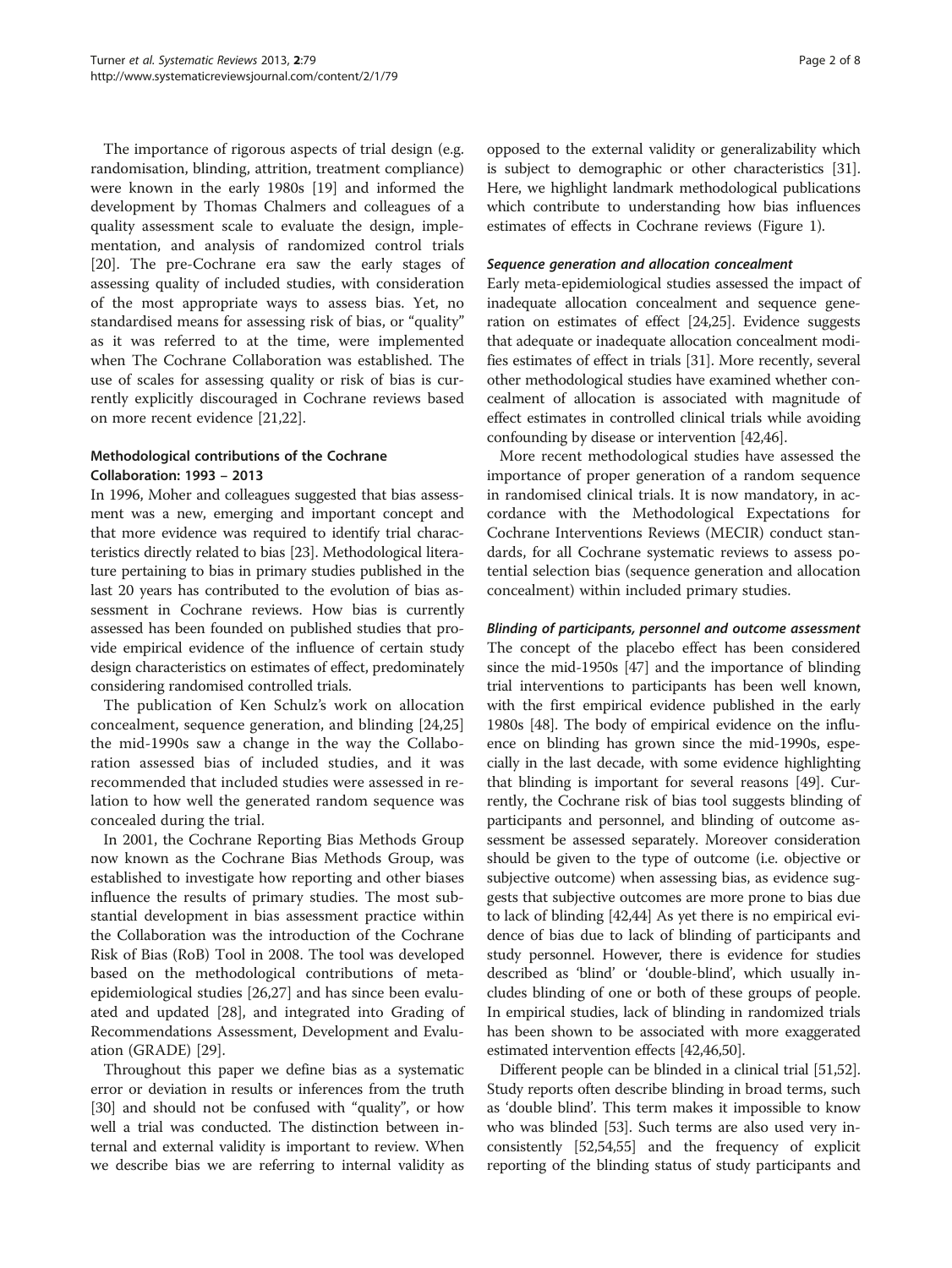<span id="page-2-0"></span>

personnel remains low even in trials published in top journals [[56](#page-5-0)], despite explicit recommendations. Blinding of the outcome assessor is particularly important, both because the mechanism of bias is simple and foreseeable, and because evidence for bias is unusually clear [\[57\]](#page-6-0). A review of methods used for blinding highlights the variety of methods used in practice [[58\]](#page-6-0). More research is ongoing within the Collaboration to consider the best way to consider the influence of lack of blinding within primary studies. Similar to selection bias, performance and detection bias are both mandatory components of risk of bias assessment in accordance with the MECIR standards.

### Reporting biases

Reporting biases have long been identified as potentially influencing the results of systematic reviews. Bias arises when the dissemination of research findings is influenced by the nature and direction of results, there is still debate over explicit criteria for what constitutes a 'reporting bias'. More recently, biases arising from non-process related issues (i.e. source of funding, publication bias) have been referred to as meta-biases [\[59\]](#page-6-0). Here we discuss the literature which has emerged in the last twenty years with regards to two well established reporting biases, nonpublication of whole studies (often simply called publication bias) and selective outcome reporting.

Publication bias The last two decades have seen a large body of evidence of the presence of publication bias [[60](#page-6-0)-[63](#page-6-0)] and why authors fail to publish [\[64,65](#page-6-0)]. Given that it has long been recognized that investigators frequently fail to report their research findings [[66](#page-6-0)], many more recent papers have been geared towards methods of detecting and estimating the effect of publication bias. An array of methods to test for publication bias and additional recommendations are now available [[38,43,](#page-5-0)[67](#page-6-0)-[76](#page-6-0)], many of

which have been evaluated [[77](#page-6-0)-[80](#page-6-0)]. Automatic generation of funnel plots have been incorporated when producing a Cochrane review and software (RevMan) and are encouraged for outcomes with more than ten studies [\[43](#page-5-0)]. A thorough overview of methods is included in Chapter 10 of the Cochrane Handbook for Systematic Reviews of Interventions [\[81](#page-6-0)].

Selective outcome reporting While the concept of publication bias has been well established, studies reporting evidence of the existence of selective reporting of outcomes in trial reports have appeared more recently [[39,41](#page-5-0)[,82-87\]](#page-6-0). In addition, some studies have investigated why some outcomes are omitted from published reports [[41](#page-5-0)[,88](#page-6-0)-[90](#page-6-0)] as well as the impact of omission of outcomes on the findings of meta-analyses [\[91\]](#page-6-0). More recently, methods for evaluating selective reporting, namely, the ORBIT (Outcome Reporting Bias in Trials) classification system have been developed. One attempt to mitigate selective reporting is to develop field specific core outcome measures [\[92\]](#page-6-0) the work of COMET (Core Outcome Measures in Effectiveness Trials) initiative [\[93](#page-6-0)] is supported by many members within the Cochrane Collaboration. More research is being conducted with regards to selective reporting of outcomes and selective reporting of trial analyses, within this concept there is much overlap with the movement to improve primary study reports, protocol development and trial registration.

# Evidence on how to conduct risk of bias assessments

Often overlooked are the processes behind how systematic evaluations or assessments are conducted. In addition to empirical evidence of specific sources of bias, other methodological studies have led to changes in the processes used to assess risk of bias. One influential study published in 1999 highlighted the hazards of scoring 'quality' of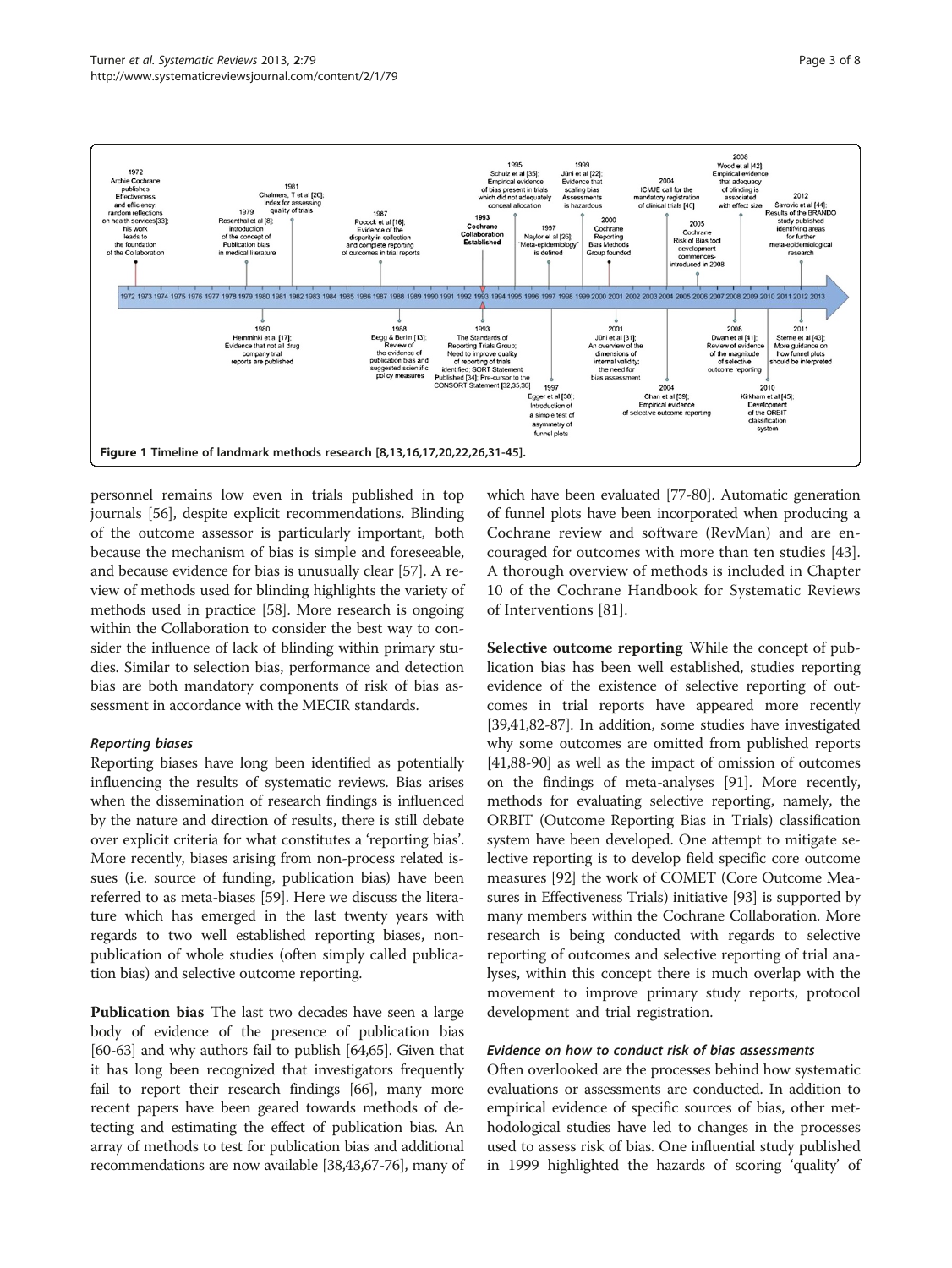clinical trials when conducting meta-analysis and is one of reasons why each bias is assessed separately as 'high', 'low' or 'unclear' risk rather than using a combined score [[22](#page-5-0)[,94\]](#page-6-0). Prior work investigated blinding of readers, data analysts and manuscript writers [[51,](#page-5-0)[95](#page-6-0)]. More recently, work has been completed to assess blinding of authorship and institutions in primary studies when conducting risk of bias assessments, suggesting that there is discordance in results between blind and unblinded RoB assessments. However uncertainty over best practice remains due to time and resources needed to implement blinding [[96\]](#page-6-0).

# Complementary contributions

## Quality of reporting and reporting guidelines

Assessing primary studies for potential biases is a challenge [\[97\]](#page-6-0). During the early 1990s, poor reporting in randomized trials and consequent impediments to systematic review conduct, especially when conducting what is now referred to as 'risk of bias assessment', were observed. In 1996, an international group of epidemiologists, statisticians, clinical trialists, and medical editors, some of whom were involved with establishing the Cochrane Collaboration, published the CONSORT Statement [\[32\]](#page-5-0), a checklist of items to be addressed in a report of the findings of an RCT. CONSORT has twice been revised and updated [[35,36](#page-5-0)] and over time, the impact of CONSORT has been noted, for example, CONSORT was considered one of the major milestones in health research methods over the last century by the Patient-Centered Outcomes Research Institute (PCORI) [[98](#page-6-0)].

Issues of poor reporting extend far beyond randomized trials, and many groups have developed guidance to aid reporting of other study types. The EQUATOR Network's library for health research reporting includes more than 200 reporting guidelines [\[99\]](#page-6-0). Despite evidence that the quality of reporting has improved over time, systemic issues with the clarity and transparency of reporting remain [\[100,101\]](#page-6-0). Such inadequacies in primary study reporting result in systematic review authors' inability to assess the presence and extent of bias in primary studies and the possible impact on review results, continued improvements in trial reporting are needed to lead to more informed risk of bias assessments in systematic reviews.

# Trial registration

During the 1980s and 1990s there were several calls to mitigate publication bias and selective reporting via trial registration [[102-104\]](#page-6-0). After some resistance, in 2004, the BMJ and The Lancet reported that they would only publish registered clinical trials [[105](#page-6-0)] with the International Committee of Medical Journal Editors making a statement to the same effect [\[40\]](#page-5-0). Despite the substantial impact of trial registration [\[106](#page-6-0)] uptake is still not optimal and it is not mandatory for all trials. A recent report indicated that only 22% of trials mandated by the FDA were reporting trial results on clinicaltrials.gov [\[107](#page-6-0)]. One study suggested that despite trial registration being strongly encouraged and even mandated in some jurisdictions only 45.5% of a sample of 323 trials were adequately registered [[108](#page-6-0)].

### Looking forward

Currently, there are three major ongoing initiatives which will contribute to how The Collaboration assesses bias. First, there has been some criticism of the Cochrane risk of bias tool [[109](#page-6-0)] concerning its ease of use and reliability [\[110,111\]](#page-7-0) and the tool is currently being revised. As a result, a working group is established to improve the format of the tool, with version 2.0 due to be released in 2014. Second, issues of study design arise when assessing risk of bias when including nonrandomised studies in systematic reviews [\[112-114](#page-7-0)]. Even 10 years ago there were 114 published tools for assessing risk of bias in non-randomised studies [[115](#page-7-0)]. An ongoing Cochrane Methods Innovation Fund project will lead to the release a tool for assessing nonrandomized studies as well as tools for cluster and cross-over trials [\[116\]](#page-7-0). Third, selective reporting in primary studies is systemic [\[117](#page-7-0)] yet further investigation and adoption of sophisticated means of assessment remain somewhat unexplored by the Collaboration. A current initiative is ongoing to explore optimal ways to assess selective reporting within trials. Findings of this initiative will be considered in conjunction with the release of revised RoB tool and its extension for nonrandomized studies.

#### More immediate issues

Given the increase in meta-epidemiological research, an explicit definition of evidence needed to identify study characteristics which may lead to bias (es) needs to be defined. One long debated issue is the influence of funders as a potential source of bias. In one empirical study, more than half of the protocols for industry-initiated trials stated that the sponsor either owns the data or needs to approve the manuscript, or both; none of these constraints were stated in any of the trial publications [[118](#page-7-0)]. It is important that information about vested interests is collected and presented when relevant [\[119](#page-7-0)].

There is an on-going debate related to the risk of bias of trials stopping early because of benefit. A systematic review and a meta-epidemiologic study showed that such truncated RCTs were associated with greater effect sizes than RCTs not stopped early, particularly for trials with small sample size [[120,121](#page-7-0)]. These results were widely debated and discussed [[122\]](#page-7-0) and recommendations related to this item are being considered.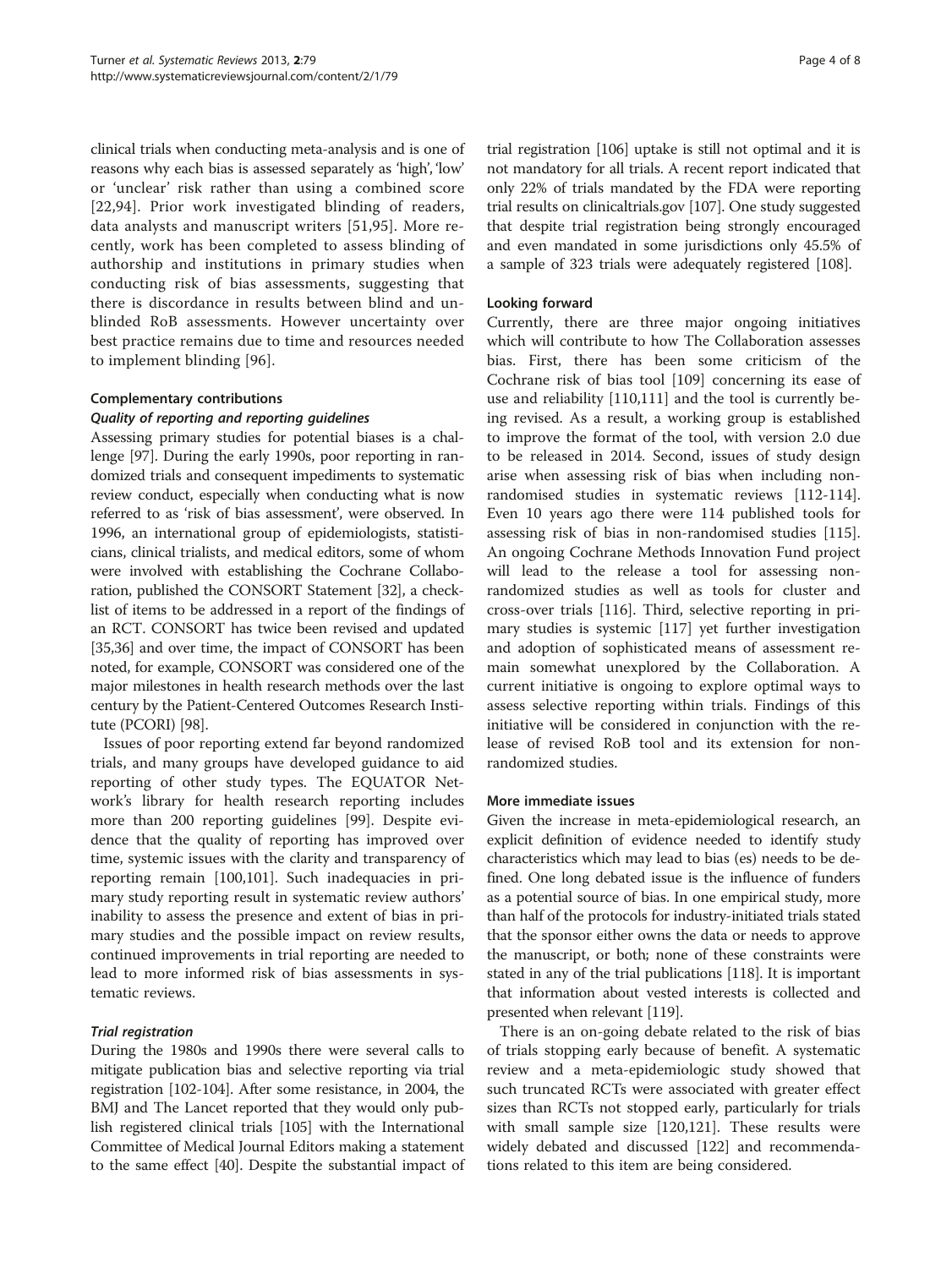<span id="page-4-0"></span>In addition, recent meta-epidemiological studies of binary and continuous outcomes showed that treatment effect estimates in single-centre RCTs were significantly larger than in multicenter RCTs even after controlling for sample size [\[123,124](#page-7-0)]. The Bias in Randomized and Observational Studies (BRANDO) project combining data from all available meta-epidemiologic studies [\[44\]](#page-5-0) found consistent results for subjective outcomes when comparing results from single centre and multi-centre trials. Several reasons may explain these differences between study results: small study effect, reporting bias, higher risk of bias in single centre studies, or factors related to the selection of the participants, treatment administration and care providers' expertise. Further studies are needed to explore the role and effect of these different mechanisms.

#### Longer term issues

The scope of methodological research and subsequent contributions and evolution in bias assessment over the last 20 years has been substantial. However, there remains much work to be done, particularly in line with innovations in systematic review methodology itself. There is no standardised methodological approach to the conduct of systematic reviews. Subject to a given clinical question, it may be most appropriate to conduct a network meta-analysis, scoping review, a rapid review, or update any of these reviews. Along with the development of these differing types of review, there is the need for bias assessment methods to develop concurrently.

The way in which research synthesis is conducted may change further with technological advances [\[125](#page-7-0)]. Globally, there are numerous initiatives to establish integrated administrative databases which may open up new research avenues and methodological questions about assessing bias when primary study results are housed within such databases.

Despite the increase in meta-epidemiological research identifying study characteristics which could contribute to bias in studies, further investigation is needed. For example, as yet there has been little research on integration of risk of bias results into review findings. This is done infrequently and guidance on how to do it could be improved [\[126\]](#page-7-0). Concurrently, although some work has been done, little is known about how magnitude and direction in estimates of effect for a given bias and across biases for a particular trial and in turn, set of trials [\[127\]](#page-7-0).

### Conclusion

To summarise, there has been much research conducted to develop understanding of bias in trials and how these biases could influence the results of systematic reviews. Much of this work has been conducted since the Cochrane Collaboration was established either as a direct initiative of the Collaboration or thanks to the work of many affiliated individuals. There has been clear advancement in mandatory

processes for assessing bias in Cochrane reviews. These processes, based on a growing body of empirical evidence have aimed to improve the overall quality of the systematic review literature, however, many areas of bias remain unexplored and as the evidence evolves, the processes used to assess and interpret biases and review results will also need to adapt.

#### Competing interests

The authors declare that they have no competing interests.

#### Authors' contributions

This paper was invited for submission by the Cochrane Bias Methods Group. AH and IB conceived of the initial outline of the manuscript, LT collected information and references and drafted the manuscript, DM reviewed the manuscript and provided guidance on structure, DM, DGA, IB and AH all provided feedback on the manuscript and suggestions of additional literature. All authors read and approved the final manuscript.

#### Acknowledgements

We would like to thank the Canadian Institutes of Health Research for their long-term financial support (2005–2015)-CIHR Funding Reference Number— CON-105529 this financing has enabled much of the progress of the group in the last decade. We would also like to thank Jodi Peters for help preparing the manuscript, Jackie Chandler for coordinating this paper as one of the series. We would also like to thank the Bias Methods Group membership for their interest and involvement with the group. We would especially like to thank Matthias Egger and Jonathan Sterne, previous BMG convenors, and Julian Higgins, Jennifer Tetzlaff and Laura Weeks for their extensive contributions to the group.

#### Cochrane awards received by BMG members

The Cochrane BMG currently has a membership of over 200 statisticians, clinicians, epidemiologists and researchers interested in issues of bias in systematic reviews. For a full list of BMG members, please login to Archie or visit [www.bmg.cochrane.org](http://www.bmg.cochrane.org/) for contact information.

#### Bill Silverman prize recipients

2009 - Moher D, Tetzlaff J, Tricco AC, Sampson M, Altman DG. Epidemiology and reporting characteristics of systematic reviews. PLoS Medicine 2007 4(3): e78. doi:[10.1371/journal.pmed.0040078](http://dx.doi.org/10.1371/journal.pmed.0040078) [full-text PDF].

#### Thomas C. Chalmers award recipients

2001 (tie) - Henry D, Moxey A, O'Connell D. Agreement between randomised and non-randomised studies - the effects of bias and confounding [abstract]. Proceedings of the Ninth Cochrane Colloquium, 2001.

2001 (runner-up) - Full publication: Sterne JAC, Jüni P, Schulz KF, Altman DG, Bartlett C, and Egger M. Statistical methods for assessing the influence of study characteristics on treatment effects in "meta-epidemiological" research. Stat Med 2002;21:1513–1524.

2010 - Kirkham JJ, Riley R, Williamson P. Is multivariate meta-analysis a solution for reducing the impact of outcome reporting bias in systematic reviews? [abstract] Proceedings of the Eighteenth Cochrane Colloquium, 2010.

2012 - Page MJ, McKenzie JE, Green SE, Forbes A. Types of selective inclusion and reporting bias in randomised trials and systematic reviews of randomised trials [presentation]. Proceedings of the Twentieth Cochrane Colloquium, 2012.

#### Author details

<sup>1</sup>Ottawa Hospital Research Institute, Ottawa, Canada. <sup>2</sup>INSERM, U738, Paris France. <sup>3</sup> Hôpital Hôtel Dieu, Centre, d'Epidémiologie Clinique, Paris, France<br><sup>4</sup> Faculté de Médecine, University of Paris Descartes, Sorbonne, Paris, Cité Faculté de Médecine, University of Paris Descartes, Sorbonne, Paris Cité, Paris, France. <sup>5</sup>French Cochrane Centre, Paris, France. <sup>6</sup>Nordic Cochrane Centre, Rigshospitalet, Copenhagen, Denmark. <sup>7</sup>Centre for Statistics in Medicine, University of Oxford, Oxford, UK. <sup>8</sup>Department of Epidemiology and Community Medicine, University of Ottawa, Ottawa, Canada.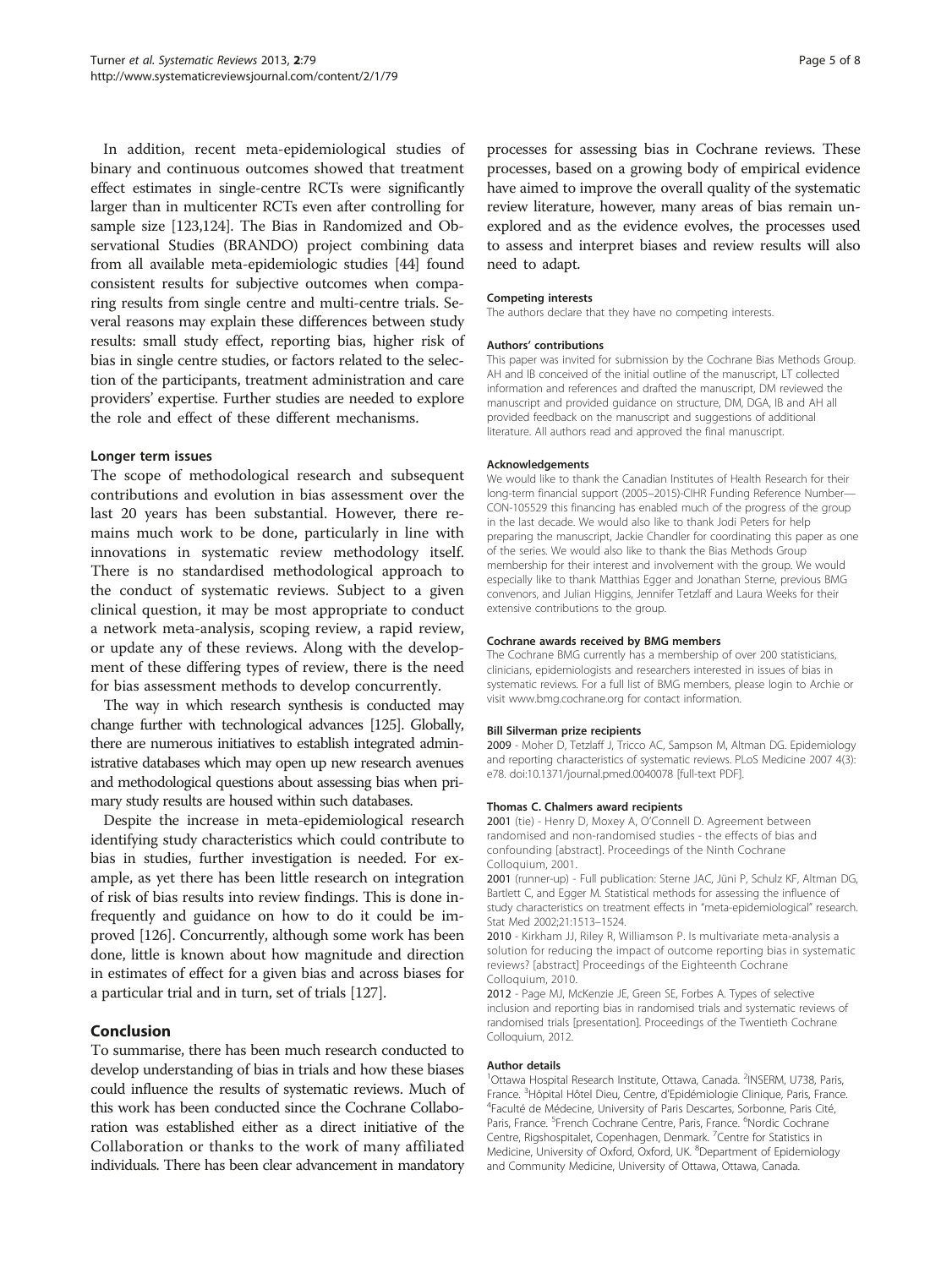<span id="page-5-0"></span>Received: 1 May 2013 Accepted: 11 September 2013 Published: 23 September 2013

#### References

- Bastian H, Glasziou P, Chalmers I: Seventy-five trials and eleven systematic reviews a day: how will we ever keep up? PLoS Med 2010, 7:e1000326.
- 2. Liberati A, Altman DG, Tetzlaff J, Mulrow C, Gotzsche PC, Ioannidis JP, et al: The PRISMA statement for reporting systematic reviews and metaanalyses of studies that evaluate health care interventions: explanation and elaboration. J Clin Epidemiol 2009, 62:e1-e34.
- 3. Hedges LV: Commentary. Statist Med 1987, 6:381–385.
- 4. Chalmers I, Hedges LV, Cooper H: A brief history of research synthesis. Eval Health Prof 2002, 25:12–37.
- Medical Research Council: STREPTOMYCIN treatment of pulmonary tuberculosis. Br Med J 1948, 2:769–782.
- 6. Hill AB: Suspended judgment. Memories of the British streptomycin trial in tuberculosis. The first randomized clinical trial. Control Clin Trials 1990, 11:77–79.
- 7. Sterling TD: Publication decisions and their possible effects on inferences drawn from tests of significance - or vice versa. J Am Stat Assoc 1959, 54:30-34.
- 8. Rosenthal R: The file drawer problem and tolerance for null results. Psycholog Bull 1979, 86:638–641.
- 9. Dickersin K, Chan S, Chalmers TC, Sacks HS, Smith H Jr: Publication bias and clinical trials. Control Clin Trials 1987, 8:343–353.
- 10. Easterbrook PJ, Berlin JA, Gopalan R, Matthews DR: Publication bias in clinical research. Lancet 1991, 337:867–872.
- 11. Dickersin K, Min YI, Meinert CL: Factors influencing publication of research results. Follow-up of applications submitted to two institutional review boards. JAMA 1992, 267:374–378.
- 12. Light KE: Analyzing nonlinear scatchard plots. Science 1984, 223:76-78.
- 13. Begg CB, Berlin JA: Publication bias: a problem in interpreting medical data. J Royal Stat Soc Series A (Stat Soc) 1988, 151:419-463.
- 14. Dear KBG, Begg CB: An approach for assessing publication bias prior to performing a meta-analysis. Stat Sci 1992, 7:237–245.
- 15. Hedges LV: Modeling publication selection effects in meta-analysis. Stat Sci 1992, 7:246–255.
- 16. Pocock SJ, Hughes MD, Lee RJ: Statistical problems in the reporting of clinical trials. A survey of three medical journals. N Engl J Med 1987, 317:426–432.
- 17. Hemminki E: Study of information submitted by drug companies to licensing authorities. Br Med J 1980, 280:833–836.
- Gotzsche PC: Multiple publication of reports of drug trials. Eur J Clin Pharmacol 1989, 36:429–432.
- 19. Kramer MS, Shapiro SH: Scientific challenges in the application of randomized trials. JAMA 1984, 252:2739–2745.
- 20. Chalmers TC, Smith H Jr, Blackburn B, Silverman B, Schroeder B, Reitman D, et al: A method for assessing the quality of a randomized control trial. Control Clin Trials 1981, 2:31–49.
- 21. Emerson JD, Burdick E, Hoaglin DC, Mosteller F, Chalmers TC: An empirical study of the possible relation of treatment differences to quality scores in controlled randomized clinical trials. Control Clin Trials 1990, 11:339–352.
- 22. Juni P, Witschi A, Bloch R, Egger M: The hazards of scoring the quality of clinical trials for meta-analysis. JAMA 1999, 282:1054–1060.
- 23. Moher D, Jadad AR, Tugwell P: Assessing the quality of randomized controlled trials. Current issues and future directions. Int J Technol Assess Health Care 1996, 12:195–208.
- 24. Schulz KF: Subverting randomization in controlled trials. JAMA 1995, 274:1456–1458.
- 25. Schulz KF, Chalmers I, Hayes RJ, Altman DG: Empirical evidence of bias. Dimensions of methodological quality associated with estimates of treatment effects in controlled trials. JAMA 1995, 273:408–412.
- 26. Naylor CD: Meta-analysis and the meta-epidemiology of clinical research. BMJ 1997, 315:617–619.
- 27. Sterne JA, Juni P, Schulz KF, Altman DG, Bartlett C, Egger M: Statistical methods for assessing the influence of study characteristics on treatment effects in 'meta-epidemiological' research. Stat Med 2002, 21:1513-1524
- 28. Higgins JP, Altman DG, Gotzsche PC, Juni P, Moher D, Oxman AD, et al: The cochrane collaboration's tool for assessing risk of bias in randomised trials. BMJ 2011, 343:d5928.
- 29. Guyatt GH, Oxman AD, Vist GE, Kunz R, Falck-Ytter Y, Alonso-Coello P, et al: GRADE: an emerging consensus on rating quality of evidence and strength of recommendations. BMJ 2008, 336:924–926.
- 30. Green S, Higgins J: Glossary. Cochrane handbook for systematic reviews of interventions 4.2. 5 [Updated May 2005]; 2009.
- 31. Juni P, Altman DG, Egger M: Systematic reviews in health care: assessing the quality of controlled clinical trials. BMJ 2001, 323:42-46.
- 32. Begg C, Cho M, Eastwood S, Horton R, Moher D, Olkin I, et al: Improving the quality of reporting of randomized controlled trials. The CONSORT statement. JAMA 1996, 276:637–639.
- 33. Cochrane AL: Effectiveness and efficiency: random reflections on health services. 1973.
- 34. A proposal for structured reporting of randomized controlled trials. The standards of reporting trials group. JAMA 1994, 272(24):1926-1931.
- 35. Moher D, Schulz KF, Altman DG: The CONSORT statement: revised recommendations for improving the quality of reports of parallel-group randomised trials. Lancet 2001, 357:1191–1194.
- 36. Schulz KF, Altman DG, Moher D: CONSORT 2010 statement: updated guidelines for reporting parallel group randomised trials. BMJ 2010, 340:c332.
- 37. Schulz KF, Chalmers I, Altman DG, Grimes DA, Dore CJ: The methodologic quality of randomization as assessed from reports of trials in specialist and general medical journals. Online J Curr Clin Trials 1995, 197:81.
- Egger M, Davey SG, Schneider M, Minder C: Bias in meta-analysis detected by a simple, graphical test. BMJ 1997, 315:629–634.
- 39. Chan AW, Hrobjartsson A, Haahr MT, Gotzsche PC, Altman DG: Empirical evidence for selective reporting of outcomes in randomized trials: comparison of protocols to published articles. JAMA 2004, 291:2457–2465.
- 40. De AC, Drazen JM, Frizelle FA, Haug C, Hoey J, Horton R, et al: Clinical trial registration: a statement from the International Committee of Medical Journal Editors. N Engl J Med 2004, 351:1250–1251.
- 41. Dwan K, Altman DG, Arnaiz JA, Bloom J, Chan AW, Cronin E, et al: Systematic review of the empirical evidence of study publication bias and outcome reporting bias. PLoS One 2008, 3:e3081
- 42. Wood L, Egger M, Gluud LL, Schulz KF, Juni P, Altman DG, et al: Empirical evidence of bias in treatment effect estimates in controlled trials with different interventions and outcomes: meta-epidemiological study. BMJ 2008, 336:601–605.
- 43. Sterne JA, Sutton AJ, Ioannidis JP, Terrin N, Jones DR, Lau J, et al: Recommendations for examining and interpreting funnel plot asymmetry in meta-analyses of randomised controlled trials. BMJ 2011, 343:d4002.
- 44. Savovic J, Jones HE, Altman DG, Harris RJ, Juni P, Pildal J, et al: Influence of reported study design characteristics on intervention effect estimates from randomized, controlled trials. Ann Intern Med 2012, 157:429–438.
- 45. Kirkham JJ, Dwan KM, Altman DG, Gamble C, Dodd S, Smyth R, et al: The impact of outcome reporting bias in randomised controlled trials on a cohort of systematic reviews. BMJ 2010, 340:c365.
- 46. Pildal J, Hrobjartsson A, Jorgensen KJ, Hilden J, Altman DG, Gotzsche PC: Impact of allocation concealment on conclusions drawn from metaanalyses of randomized trials. Int J Epidemiol 2007, 36:847-857.
- 47. Beecher HK: The powerful placebo. J Am Med Assoc 1955, 159:1602-1606.
- 48. Chalmers TC, Celano P, Sacks HS, Smith H Jr: Bias in treatment assignment
- in controlled clinical trials. N Engl J Med 1983, 309:1358–1361. 49. Hróbjartsson A, Gøtzsche PC: Placebo interventions for all clinical
- conditions. Cochrane Database Syst Rev 2010, 1.
- 50. Hrobjartsson A, Thomsen AS, Emanuelsson F, Tendal B, Hilden J, Boutron I, et al: Observer bias in randomised clinical trials with binary outcomes: systematic review of trials with both blinded and non-blinded outcome assessors. BMJ 2012, 344:e1119.
- 51. Gotzsche PC: Blinding during data analysis and writing of manuscripts. Control Clin Trials 1996, 17:285–290.
- 52. Haahr MT, Hrobjartsson A: Who is blinded in randomized clinical trials? A study of 200 trials and a survey of authors. Clin Trials 2006, 3:360–365.
- 53. Schulz KF, Chalmers I, Altman DG: The landscape and lexicon of blinding in randomized trials. Ann Intern Med 2002, 136:254–259.
- 54. Devereaux PJ, Manns BJ, Ghali WA, Quan H, Lacchetti C, Montori VM, et al: Physician interpretations and textbook definitions of blinding terminology in randomized controlled trials. JAMA 2001, 285:2000–2003.
- 55. Boutron I, Estellat C, Ravaud P: A review of blinding in randomized controlled trials found results inconsistent and questionable. J Clin Epidemiol 2005, 58:1220–1226.
- 56. Montori VM, Bhandari M, Devereaux PJ, Manns BJ, Ghali WA, Guyatt GH: In the dark: the reporting of blinding status in randomized controlled trials. J Clin Epidemiol 2002, 55:787–790.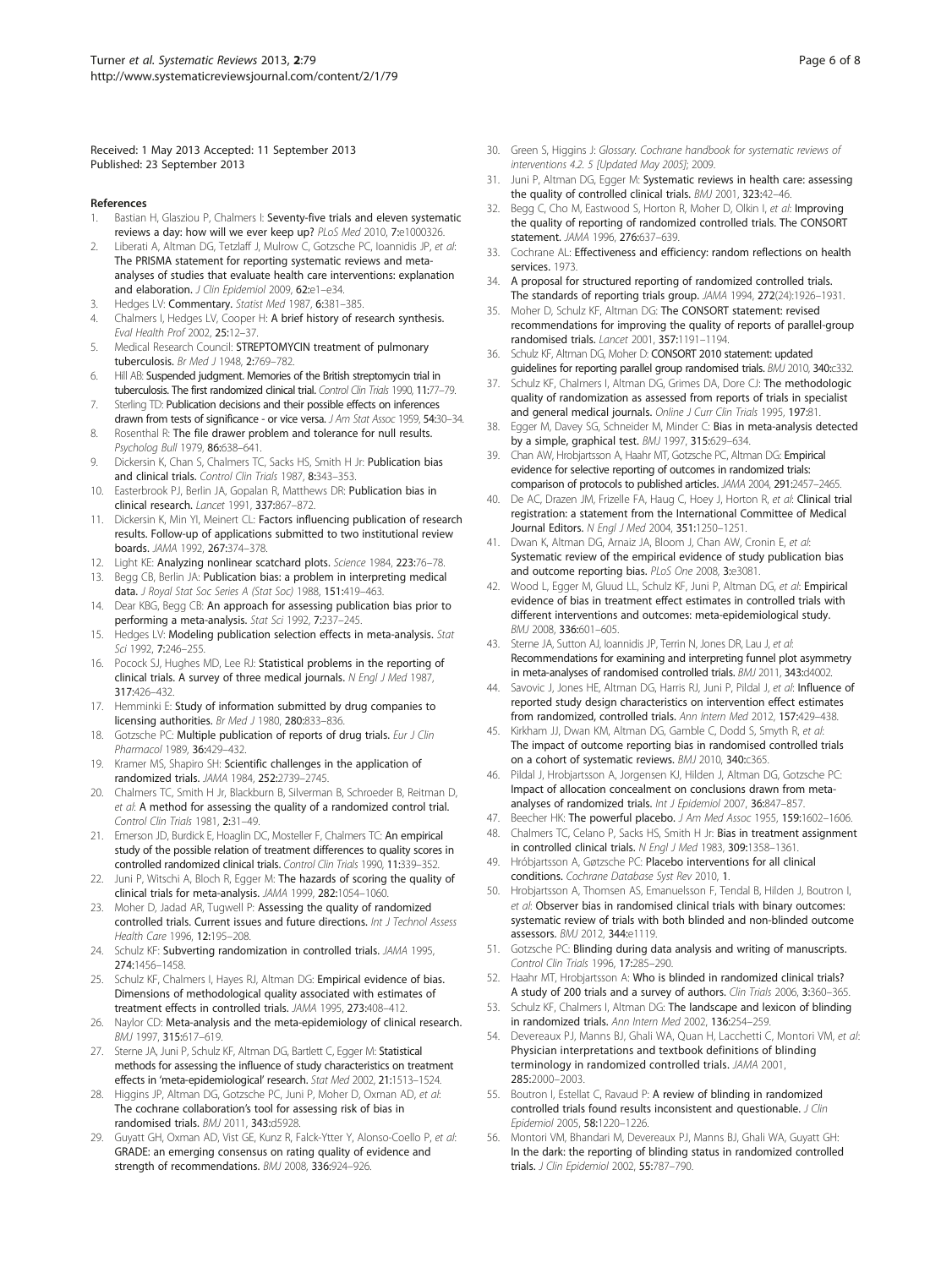- <span id="page-6-0"></span>57. Hróbjartsson A, Thomsen ASS, Emanuelsson F, Tendal B, Hilden J, Boutron I, et al: Observer bias in randomized clinical trials with measurement scale outcomes: a systematic review of trials with both blinded and nonblinded assessors. Can Med Assoc J 2013, 185:E201-E211.
- 58. Boutron I, Estellat C, Guittet L, Dechartres A, Sackett DL, Hrobiartsson A, et al: Methods of blinding in reports of randomized controlled trials assessing pharmacologic treatments: a systematic review. PLoS Med 2006, 3:e425.
- 59. Goodman S, Dickersin K: Metabias: a challenge for comparative effectiveness research. Ann Intern Med 2011, 155:61–62.
- 60. Sterling TD, Rosenbaum WL, Weinkam JJ: Publication decisions revisited: the effect of the outcome of statistical tests on the decision to publish and vice versa. Am Stat 1995, 49:108–112.
- 61. Moscati R, Jehle D, Ellis D, Fiorello A, Landi M: Positive-outcome bias: comparison of emergency medicine and general medicine literatures. Acad Emerg Med 1994, 1:267–271.
- 62. Liebeskind DS, Kidwell CS, Sayre JW, Saver JL: Evidence of publication bias in reporting acute stroke clinical trials. Neurology 2006, 67:973–979.
- 63. Carter AO, Griffin GH, Carter TP: A survey identified publication bias in the secondary literature. J Clin Epidemiol 2006, 59:241-245.
- 64. Weber EJ, Callaham ML, Wears RL, Barton C, Young G: Unpublished research from a medical specialty meeting: why investigators fail to publish. JAMA 1998, 280:257–259.
- 65. Dickersin K, Min YI: NIH clinical trials and publication bias. Online J Curr Clin Trials 1993, 50:4967.
- 66. Dickersin K: How important is publication bias? A synthesis of available data. AIDS Educ Prev 1997, 9:15–21.
- 67. Vevea JL, Hedges LV: A general linear model for estimating effect size in the presence of publication bias. Psychometrika 1995, 60:419-435.
- 68. Taylor SJ, Tweedie RL: Practical estimates of the effect of publication bias in meta-analysis. Aust Epidemiol 1998, 5:14–17.
- 69. Givens GH, Smith DD, Tweedie RL: Publication bias in meta-analysis: a Bayesian data-augmentation approach to account for issues exemplified in the passive smoking debate. Stat Sci 1997:221–240.
- 70. Duval S, Tweedie R: Trim and fill: a simple funnel-plot-based method of testing and adjusting for publication bias in meta-analysis. Biometrics 2000, 56:455–463.
- 71. Sterne JA, Egger M: Funnel plots for detecting bias in meta-analysis: guidelines on choice of axis. J Clin Epidemiol 2001, 54:1046-1055.
- 72. Terrin N, Schmid CH, Lau J, Olkin I: Adjusting for publication bias in the presence of heterogeneity. Stat Med 2003, 22:2113–2126.
- Schwarzer G, Antes G, Schumacher M: A test for publication bias in meta-analysis with sparse binary data. Stat Med 2007, 26:721–733.
- 74. Peters JL, Sutton AJ, Jones DR, Abrams KR, Rushton L: Contour-enhanced meta-analysis funnel plots help distinguish publication bias from other causes of asymmetry. J Clin Epidemiol 2008, 61:991-996.
- 75. Moreno SG, Sutton AJ, Ades AE, Stanley TD, Abrams KR, Peters JL, et al: Assessment of regression-based methods to adjust for publication bias through a comprehensive simulation study. BMC Med Res Methodol 2009, 9:2.
- 76. Moreno SG, Sutton AJ, Turner EH, Abrams KR, Cooper NJ, Palmer TM, et al: Novel methods to deal with publication biases: secondary analysis of antidepressant trials in the FDA trial registry database and related journal publications. BMJ 2009, 339:b2981
- 77. Terrin N, Schmid CH, Lau J: In an empirical evaluation of the funnel plot, researchers could not visually identify publication bias. J Clin Epidemiol 2005, 58:894–901.
- 78. Peters JL, Sutton AJ, Jones DR, Abrams KR, Rushton L: Comparison of two methods to detect publication bias in meta-analysis. JAMA 2006, 295:676–680.
- 79. Peters JL, Sutton AJ, Jones DR, Abrams KR, Rushton L: Performance of the trim and fill method in the presence of publication bias and between-study heterogeneity. Stat Med 2007, 26:4544–4562.
- 80. Ioannidis JP, Trikalinos TA: The appropriateness of asymmetry tests for publication bias in meta-analyses: a large survey. CMAJ 2007, 176:1091–1096.
- 81. Sterne JAC, Egger M, Moher D: Chapter 10: addressing reporting biases. In Cochrane handbook for systematic reviews of intervention. Version 5.1.0 (Updated march 2011) edition. Edited by Higgins JPT, Green S. The Cochrane Collaboration; 2011.
- 82. Hutton JL, Williamson PR: Bias in metaGCÉanalysis due to outcome variable selection within studies. J Royal Stat Soc : Series C (Appl Stat) 2002, 49:359–370.
- 83. Hahn S, Williamson PR, Hutton JL: Investigation of within-study selective reporting in clinical research: follow-up of applications submitted to a local research ethics committee. J Eval Clin Pract 2002, 8:353–359.
- 84. Chan AW, Krleza-Jeric K, Schmid I, Altman DG: Outcome reporting bias in randomized trials funded by the Canadian Institutes of Health Research. CMAJ 2004, 171:735–740.
- 85. von Elm E, Rollin A, Blumle A, Senessie C, Low N, Egger M: Selective reporting of outcomes of drug trials. Comparison of study protocols and published articles. 2006.
- 86. Furukawa TA, Watanabe N, Omori IM, Montori VM, Guyatt GH: Association between unreported outcomes and effect size estimates in Cochrane meta-analyses. JAMA 2007, 297:468–470.
- 87. Page MJ, McKenzie JE, Forbes A: Many scenarios exist for selective inclusion and reporting of results in randomized trials and systematic reviews. J Clin Epidemiol 2013.
- 88. Chan AW, Altman DG: Identifying outcome reporting bias in randomised trials on PubMed: review of publications and survey of authors. BMJ 2005, 330:753.
- 89. Smyth RM, Kirkham JJ, Jacoby A, Altman DG, Gamble C, Williamson PR: Frequency and reasons for outcome reporting bias in clinical trials: interviews with trialists. BMJ 2011, 342:c7153.
- 90. Dwan K, Gamble C, Williamson PR, Kirkham JJ: Systematic review of the empirical evidence of study publication bias and outcome reporting BiasGCöAn updated review. PloS one 2013, 8:e66844.
- Williamson PR, Gamble C, Altman DG, Hutton JL: Outcome selection bias in meta-analysis. Stat Methods Med Res 2005, 14:515–524.
- 92. Williamson P, Altman D, Blazeby J, Clarke M, Gargon E: Driving up the quality and relevance of research through the use of agreed core outcomes. J Health Serv Res Policy 2012, 17:1–2.
- 93. The COMET Initiative:<http://www.comet-initiative.org/>, Last accessed 19th September 2013.
- Greenland S, O'Rourke K: On the bias produced by quality scores in meta-analysis, and a hierarchical view of proposed solutions. Biostat 2001, 2:463–471.
- 95. Berlin JA: Does blinding of readers affect the results of meta-analyses? University of Pennsylvania Meta-analysis Blinding Study Group. Lancet 1997, 350:185–186.
- 96. Morissette K, Tricco AC, Horsley T, Chen MH, Moher D: Blinded versus unblinded assessments of risk of bias in studies included in a systematic review. Cochrane Database Syst Rev 2011:MR000025.
- 97. Moher D, Pham B, Jones A, Cook DJ, Jadad AR, Moher M, et al: Does quality of reports of randomised trials affect estimates of intervention efficacy reported in meta-analyses? Lancet 1998, 352:609–613.
- Gabriel SE, Normand SL: Getting the methods right–the foundation of patient-centered outcomes research. N Engl J Med 2012, 367:787-790.
- 99. Simera I, Moher D, Hoey J, Schulz KF, Altman DG: A catalogue of reporting guidelines for health research. Eur J Clin Invest 2010, 40:35–53.
- 100. Hopewell S, Dutton S, Yu LM, Chan AW, Altman DG: The quality of reports of randomised trials in 2000 and 2006: comparative study of articles indexed in PubMed. BMJ 2010, 340:c723.
- 101. Turner L, Shamseer L, Altman DG, Weeks L, Peters J, Kober T, et al: Consolidated standards of reporting trials (CONSORT) and the completeness of reporting of randomised controlled trials (RCTs) published in medical journals. Cochrane Database Syst Rev 2012, 11, MR000030.
- 102. Simes RJ: Publication bias: the case for an international registry of clinical trials. J Clin Oncol 1986, 4:1529–1541.
- 103. Moher D: Clinical-trial registration: a call for its implementation in Canada. CMAJ 1993, 149:1657–1658.
- 104. Horton R, Smith R: Time to register randomised trials. The case is now unanswerable. BMJ 1999, 319:865–866.
- 105. Abbasi K: Compulsory registration of clinical trials. BMJ 2004, 329:637-638.
- 106. Moja LP, Moschetti I, Nurbhai M, Compagnoni A, Liberati A, Grimshaw JM, et al: Compliance of clinical trial registries with the World Health Organization minimum data set: a survey. Trials 2009, 10:56.
- 107. Prayle AP, Hurley MN, Smyth AR: Compliance with mandatory reporting of clinical trial results on ClinicalTrials.gov: cross sectional study. BMJ 2012, 344:d7373.
- 108. Mathieu S, Boutron I, Moher D, Altman DG, Ravaud P: Comparison of registered and published primary outcomes in randomized controlled trials. JAMA 2009, 302:977–984.
- 109. Higgins JPT, Altman DG, Sterne JAC: Chapter 8: assessing risk of bias in included studies. In Cochrane handbook for systematic reviews of interventions. Version 5.1.0 (Updated march 2011) edition. Edited by Higgins JPT, Green S. The Cochrane Collaboration; 2011.